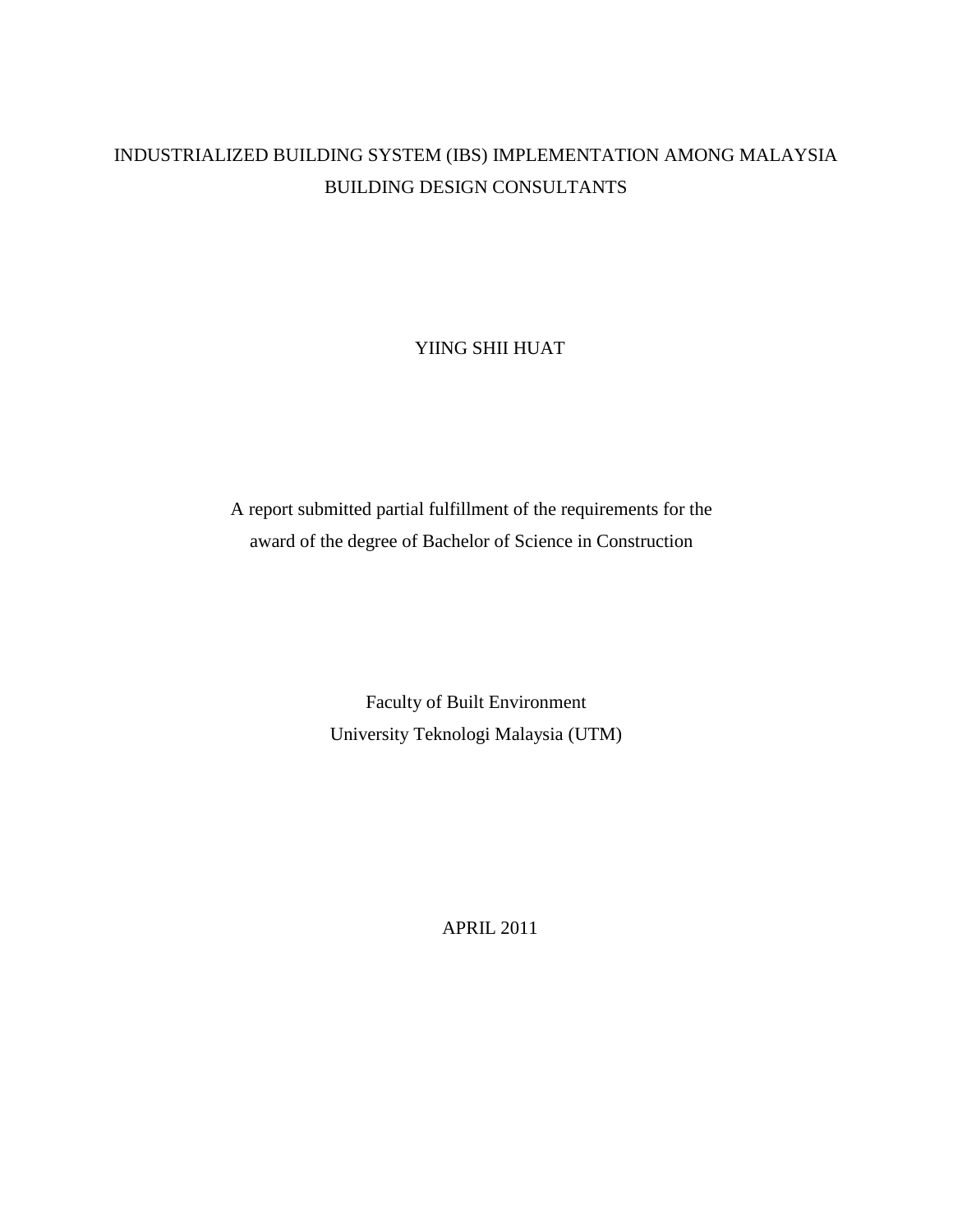## **ACKNOWLEDGEMENTS**

As a result of the completion of this research, I would like to thank everyone who has helped me all along the way.

First and foremost, thanks to my research supervisor, Mr.Syamsul Hendra Bin Mahmud, for his supervision throughout the success of this research. His contributions are very much appreciated. Besides that, I would also like to express my gratitude towards my Course Leader (Construction), Dr. Nur Emma Mustafa for her constant support and guidance as well as my all other lecturers who have given me advice and direction.

Especial thanks are given to the following people: Kong Khee Yang, Wong Choon Poh, Chong Choon Kiat, Chai Kin Yun, Chew Wan Siang, Khor Khar Chuan, Ling Tze Yang, Lim Woan Wei and my nearest Ooi Shu Shen and also other course-mates and friends whose names are impossible to be all listed here, who always giving me a hand whenever and wherever I need them. Thanks for being such a wonderful part of my life!

Last but not least, I also express my thanks to architects who participated in this study and helped me to understand Industrialized Building System (IBS) implementation among Malaysia building design consultants.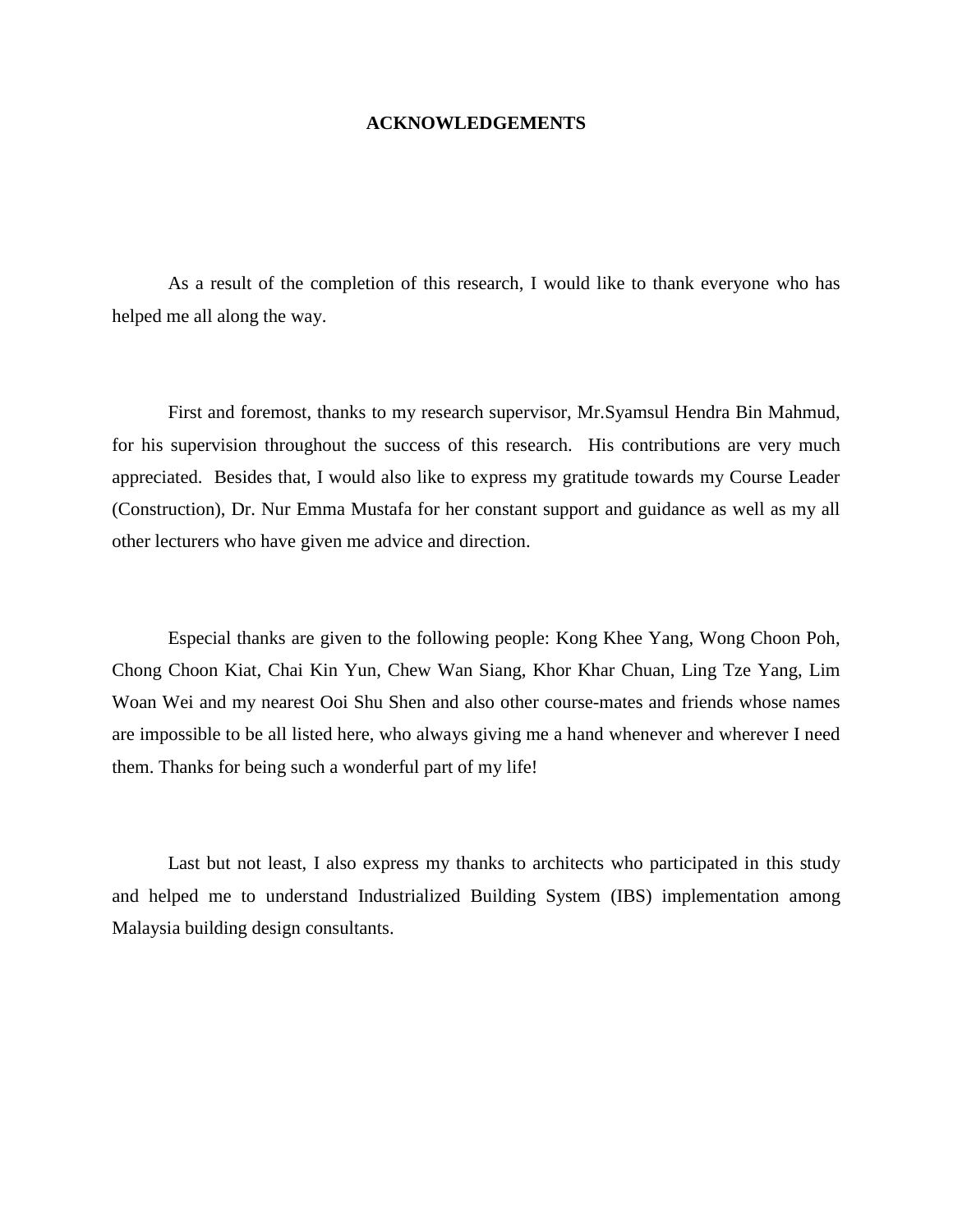## **ABSTRACT**

The challenges often occur in the area of productivity, efficiency of work, quality of work and the delivery of work. The intensive use of foreign unskilled workers, low technology equipment and out-dated construction methods, have eventually caused low productivity and inefficiency of work at construction site. Industrialized building system is the improvement for those existing problems. The IBS Roadmap 2003 -2010 has been endorsed by the Cabinet as the blueprint document for the industrialization of the Malaysian construction sector. The effort to promote the IBS execution as a faster completion with mass production of the building elements and alternative to conventional and labor intensive construction method has not been achieved yet. Through CIDB research result, Construction Research Institute of Malaysia (CREAM 2007), the failure effort to Industrialized Building System (IBS) implementation was unpopular choice among building design consultant. A study was conducted to analyze ways to improve the implementation of Industrialized Building System (IBS) in Malaysia among building design consultants such as architect and civil engineering by recognizing the level of their understanding and readiness regarding Industrialized Building System (IBS) as known, Industrialized Building System (IBS) is unpopular choice among Malaysia building design consultants. Moreover, this study also aims to increase the Malaysia building design consultants' enthusiasm to participate this system by identifying barriers contributing to the unpopular of Industrialized Building System (IBS) in Malaysia among building design consultants, and suggesting any amendment or remedy to unpopular choice of Industrialized Building System (IBS) issue among Malaysia building design consultants.